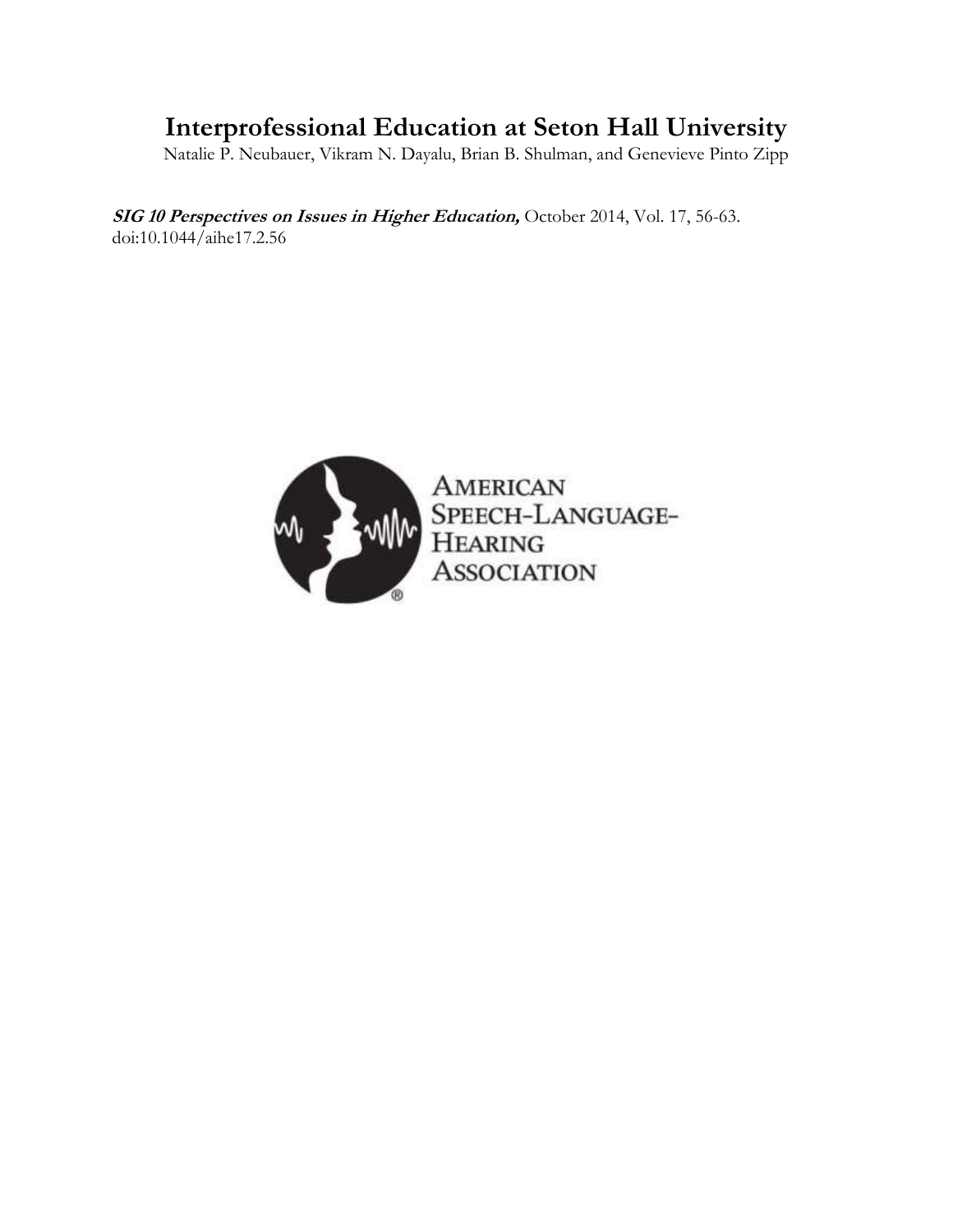# Interprofessional Education at Seton Hall University

#### Natalie P. Neubauer

#### Vikram N. Dayalu

Department of Speech-Language Pathology, School of Health and Medical Sciences, Seton Hall University

#### Brian B. Shulman

Office of the Dean, School of Health and Medical Sciences, Seton Hall University

### Genevieve Pinto Zipp

Department of Interprofessional Health Sciences and Health Administration, School of Health and Medical Sciences, Seton Hall University South Orange, NJ

Disclosure: Financial: Natalie P. Neubauer, Vikram N. Dayalu, Brian B. Shulman, and Genevieve Pinto Zipp have no financial interests to disclose.

Nonfinancial: Natalie P. Neubauer, Vikram N. Dayalu, Brian B. Shulman, and Genevieve Pinto Zipp have previously presented on this topic. Vikram N. Dayalu and Genevieve Pinto Zipp have previously published on this topic.

# Abstract

Over the last 3 years, The School of Health and Medical Sciences (SHMS) at Seton Hall University has embarked on implementing an Interprofessional Education (IPE) framework to educate students in 5 of its professional graduate health science programs. The goals of this framework are to (1) educate faculty, students, practitioners, and staff on the value of interprofessional education and (2) create student clinical experiential learning opportunities that foster development of core competencies necessary to become effective, collaborative members of interprofessional teams. A Structured Immersion Approach (SIA) was adopted to implement 4 core IPE experiences for all students in the health sciences program. As 1 of the 5 health science programs in SHMS, the Master of Science in Speech-Language Pathology (MS-SLP) program has actively supported the schoolwide IPE initiatives by adding IPE-related content to its didactic courses, clinical experiential training opportunities, and community service activities. Schoolwide and program-specific IPE experiences are outlined with an emphasis on the sequencing of these experiences for MS-SLP students.

Interprofessional Education (IPE) is a framework whereby "two or more professions learn with, from and about each other to improve collaboration and thequality of care" (Centre for the Advancement of Interprofessional Education, 2002, "Defining IPE"). In the health science domain, IPE has beenpart of the discourse on academic and clinical training for over 30 years (Reeves, Tassone, Parker, Wagner, & Simmons, 2012). However, over the last decade, a significant increase in the adoption of IPE practices across university programs and health care institutions have been documented (Reeves et al., 2012). This article provides a brief overview about IPE and outlines the path adopted by the faculty and administration in the School of Health and Medical Sciences (SHMS) at Seton Hall University (SHU) to implement a schoolwide IPE strategic initiative. Finally, curricular and programmatic additions/adjustments made to the Master of Science in Speech-Language Pathology (MS-SLP) program as it embraced the school-wide IPE initiative are outlined, as well as the sequence of the IPE experiences offered toMS-SLP students.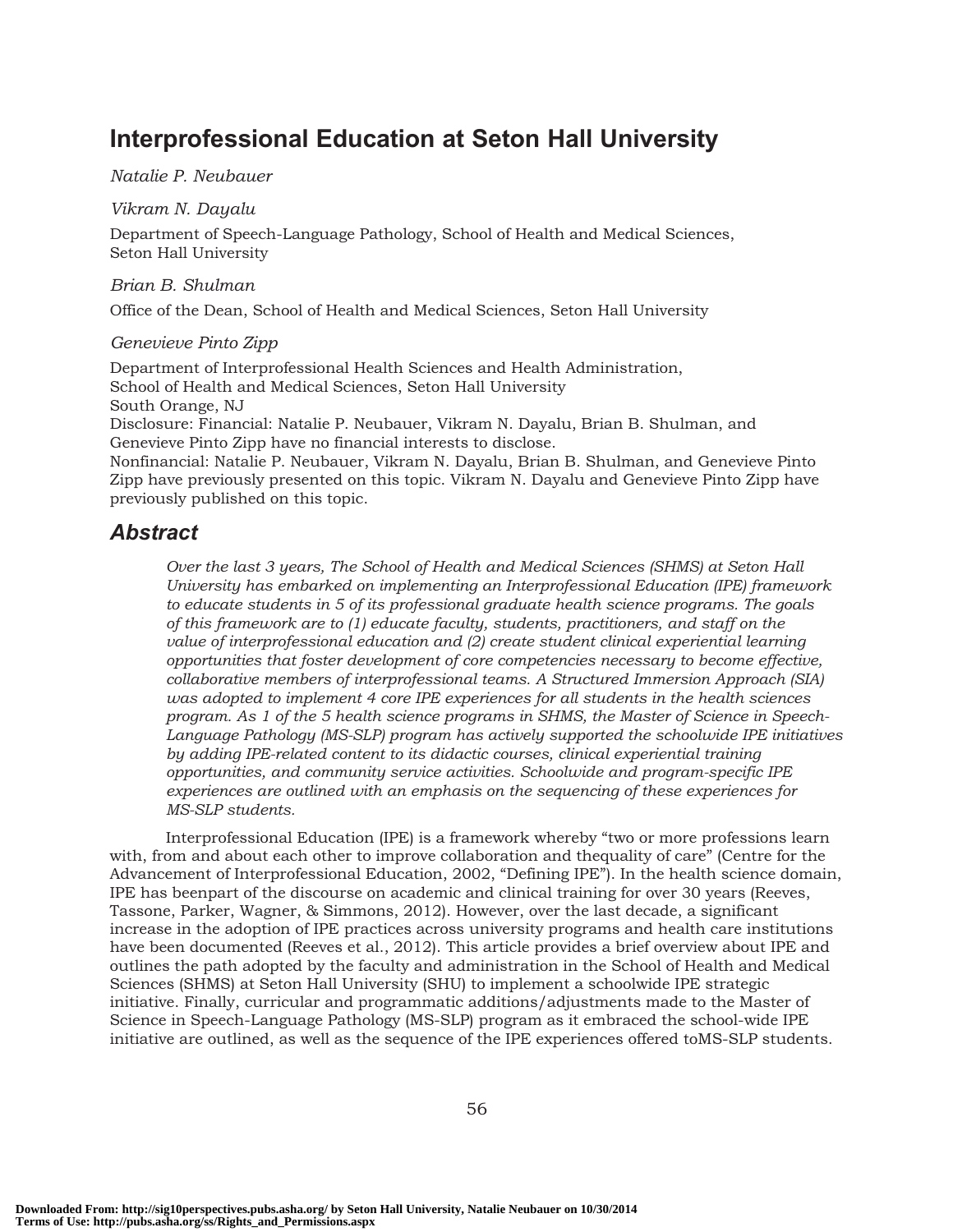### IPE: Overview and Models for Implementation

A discussion about preparing future health science professionalsin an IPE format requires all stakeholders to have a good understanding of Interprofessional Collaborative Practice (IPP). IPP consists of working collectively on an interdisciplinary team of health practitioners wherein members of the team value each other's skills and knowledge, develop consistent thinking across disciplines, and strive for collective decision-making. The goal of IPP is the provision of the highest qualitypatient-centric care to clients, their families, and the community (Newton, Wood, & Nasmith, 2012). Research and clinical findings consistently show that IPP promotes improved outcomes for individuals with chronic disorders and diseases, ensures accurate use of clinician resources, increases client satisfaction, strengthens relationships and trust among members of the interdisciplinary team, and reinforces the commitment to the common goal of IPP (Reeves et al., 2012; WHO, 2010).

Successful IPP requires developing and implementing essential academic and clinical groundwork through the provision of an IPE environment (Clark, 2009; Thistlethwaite & Nisbet, 2007; WHO, 2010). The knowledge and skill sets of IPP require a shift in educational orientation from a unidisciplinary model to an interdisciplinary (IPE) model in which students gain knowledge of and appreciation for the roles and responsibilities of professionals from different disciplines. These experiences help prepare future SLPs to become integral members of IPP health care teams.

IPE involves the art and science of educating faculty and students on the principles of this integrated and collaborative framework. It encourages educators to innovate and expand academic curriculum and clinical experiences whereby students gain contextual knowledge and skills in IPP. Further, it provides students with a common set of knowledge and skills that facilitate better communication among professionals. Therefore, it is important for institutions of higher education to work together with community hospitals, rehabilitation facilities, clinics, and educational settings to advocate for IPE and reinforce the use of IPP (WHO, 2010).

IPE can be introduced at the undergraduate or graduate level, at the post-licensure level, as well as in clinical practice and community settings (Barr, 1998; Clark, 2009; Reeves, Goldman, Burton, & Sawatzky-Girling, 2010; Thistlethwaite & Moran, 2010). IPE can take different pedagogical forms, such as seminar-based discussion, observing service delivery by an interprofessional team, problem-based learning, simulation-based learning, clinical internship placement in an interprofessional team, and e-learning. The goals of IPE involve: (1) enhancing the learner's understanding of the scope of practice of other disciplines; (2) gaining the relational, communication, critical thinking, self-reflective, and decision-making abilities necessary to effectively collaborate on a diverse team of professionals; and (3) solving problems while promoting patient-centered care.

The implementation of an IPE framework is a complex undertaking and requires adequate consideration of several factors. Although not all-inclusive, the following need to be considered to ensure successful implementation: financial resources, personnel, space, learning techniques to be utilized, oversight and expected outcomes, support from the stakeholders at the educational institution (i.e., faculty, administration, and staff), training of faculty and staff, curricular sequence, and schedules. There are several benefits to implementing an IPE framework for educating health care professionals. These include (1) improved perceptions and attitudes over time about collaborative practice, (2) recognizing the importance of working with other professions to gain a comprehensive picture of the client's needs, and (3) increased awareness and appreciation of the roles and responsibilities of other health care professionals on the team (Margalit et al., 2009; Nisbet, Hendry, Rolls, & Field, 2008; Reeves et al., 2010; Thistlethwaite & Moran, 2010).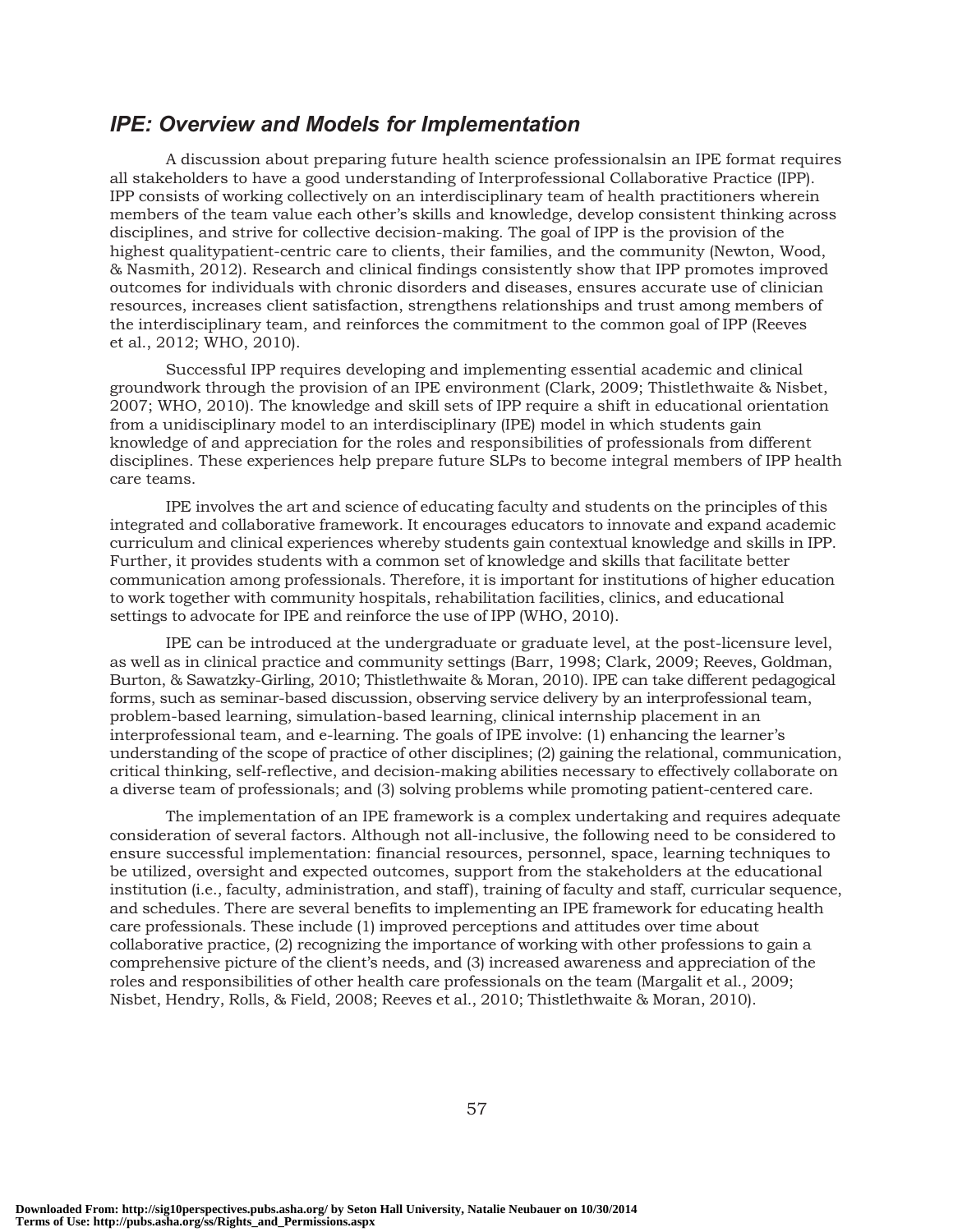# IPE Model: School of Health and Medical Sciences, Seton Hall University

The School of Health and Medical Sciences (SHMS) is one of eight schools and colleges at Seton Hall University. SHMS offers five professional graduate programs (Athletic Training, Occupational Therapy, Physician Assistant, Physical Therapy, and Speech-Language Pathology), a Masters in Health Administration, a post-professional Doctor of Philosophy program in Health Sciences, and a number of medical residency and fellowship programs. The School has more than 40 full-time faculty members in its Division of Health Sciences and close to 400 students across the professional graduate programs. The school maintains more than 400 clinical affiliation contracts with educational and health care partners in the state and beyond.

As outlined earlier, the need to train health care professionals in an IPE framework with the goal of achieving better quality of care is an integral part of the changing health care delivery landscape. Therefore, the need to explore the construct of IPE was deemed necessary by the School's administration and faculty. The first step for this strategic initiative was the formation of a Task Force on Interprofessional Education in the Health Sciences to educate the faculty about IPE, discuss different models of implementation, and propose a model and activities well-suited for SHMS. The Task Force was comprised of 10 faculty members from all of the health sciences programs who volunteered to spearhead the initiative.

The model adopted by SHMS in implementing IPE across the professional programs will be outlined in the following sections with special emphasis on the sequence of IPE-related activities for students in the MS-SLP program. For the purposes of clarity, the IPE activities and experiences are organized into two prongs: (1) School-wide and (2) Program-wide (didactic, clinical, and community-based volunteer activities for students).

#### School-Wide Activities

The IPE Task Force set out to educate themselves first about IPE and IPP, including the different models, available evidence, and other related aspects to the process. After much discussion, a 5-year strategic plan was developed for the implementation of IPE at the School level. The goals of the SHMS IPE program were to (1) foster a community of faculty, students, practitioners, and staff that value interprofessional evidenced-based educational experiences within the academy and (2) create experiential learning opportunities for students that foster the development of quantitative and qualitative skills necessary for effective collaboration among health care providers and to ensure the highest quality in patient-centered care. As part of the strategic plan, the Task Force also reviewed a variety of roadblocks commonly encountered by other universities and organizations while implementing a "system-wide" IPE program. Specific attention was allocated to support faculty education of IPE as well as continual engagement of administrative resources to manage the IPE events. Two retreats were specifically arranged to encourage faculty engagement in the process along with pre- and post-surveys used as outcome measures. Student liaisons from each department were also included in Task Force meetings and discussions.

A Structured Immersion Approach (SIA) was adopted to infuse IPE at the school level. Table 1 outlines the list of core IPE-related activities developed by the Task Force, a brief description of the activity and its objective, as well as the semester during which the MS-SLP students typically participate in the activities. Students from the School's five professional programs are required to attend these annual events. These events are coordinated by members of the Task Force. Considering the logistics of organizing these events, a specific student cohort (approximately 30 students from each of the five professional programs) attends these core experiences. Depending on the experience, students are divided in small groups (approximately 10 to 15 students per group) with representation from all professional programs.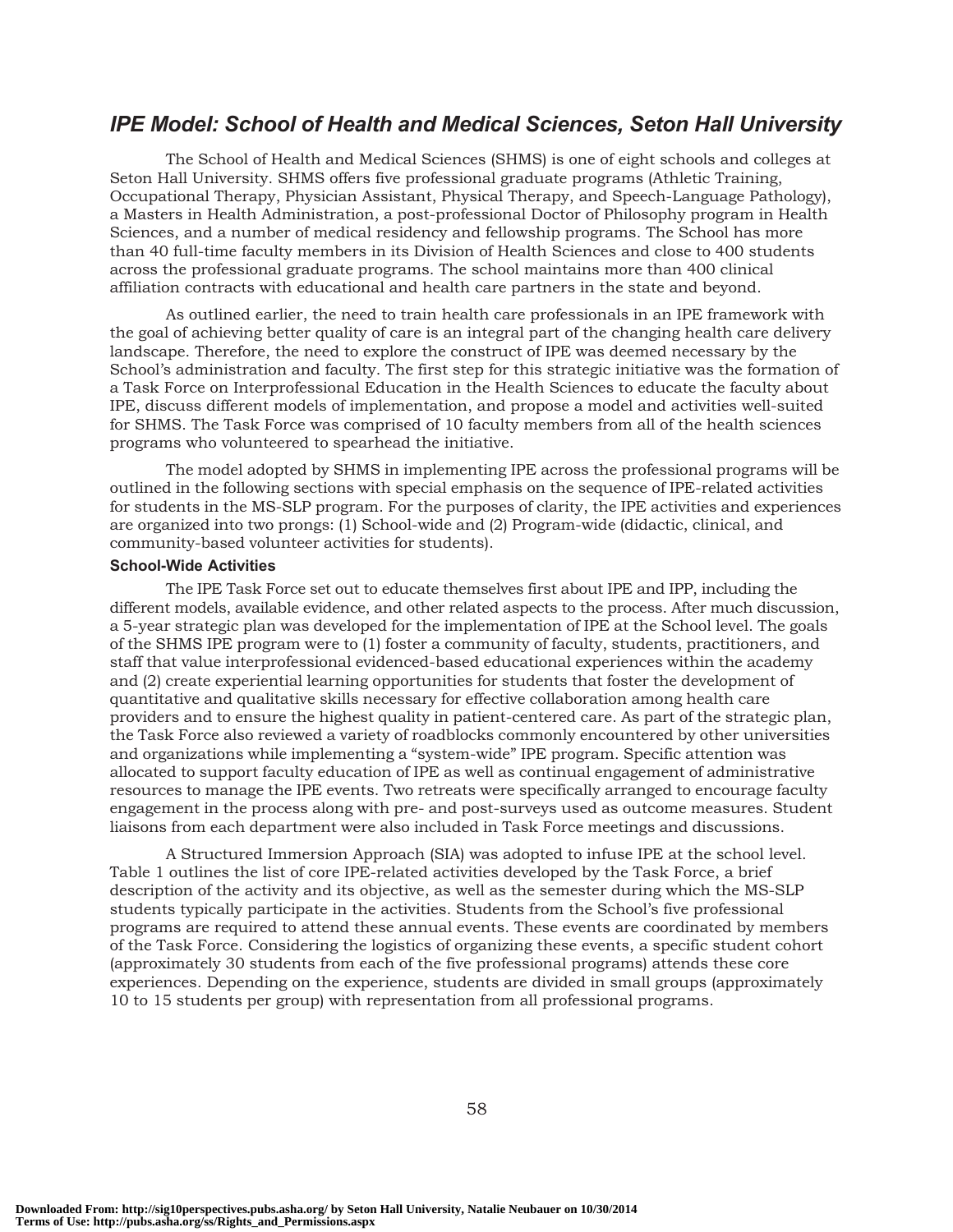Table 1. Description of the School-Wide Core IPE Experiences and the Semester During Which Students in the MS-SLP Cohort Participate in the Experience

| Core IPE Experience                                            | Program<br>Semester | Description/Objective                                                                                                                                                                                                                                                                                                                                                                                                                                                                                                                                                                                                        |
|----------------------------------------------------------------|---------------------|------------------------------------------------------------------------------------------------------------------------------------------------------------------------------------------------------------------------------------------------------------------------------------------------------------------------------------------------------------------------------------------------------------------------------------------------------------------------------------------------------------------------------------------------------------------------------------------------------------------------------|
| New Student Orientation                                        | 1st Fall            | Students screen a commercially produced video representing<br>a health sciences clinical domain.<br>Objective: Create a foundational awareness of the School's<br>perspective on IPE                                                                                                                                                                                                                                                                                                                                                                                                                                         |
| SHMS Interprofessional<br>Perspectives Speaker<br>Series(IPSS) | 1st Fall            | Students attend the Interprofessional Perspectives Speaker<br>Series (the Interprofessional Perspectives Speaker for 2013<br>was a Rutgers University student athlete, who suffered a<br>spinal cord injury during a University football game)<br>Objective: Motivate and assist students in seeing themselves as<br>part of a global community addressing today's health are issues                                                                                                                                                                                                                                         |
| Town Hall Discussion<br>(THD)                                  | 1st Spring          | Students across different professional backgrounds attend<br>this event and are divided into small interdisciplinary groups;<br>each group is presented with a health-care related topic and<br>the student group is required to reflect on the topic and its<br>influence on their future work environment<br>Objective: Provide students with an opportunity to explore<br>today's healthcare environment and its potential impact on<br>patient-centered care                                                                                                                                                             |
| Interprofessional<br><b>Education Symposium</b><br>(IES)       | 2nd Spring          | Students across different professional backgrounds attend<br>this event and are divided into small interdisciplinary groups;<br>each group is required to watch avideo caseand develop an<br>evidence-based plan of care for the client in the video. The<br>video is developed and unfolded by a Master Clinician from<br>one of our School's clinical partners, which provides the<br>necessary feedback for the groups' plans.<br>Objective: Provide students with an opportunity to critically<br>analyze a video case and collaborate with students from<br>other disciplines to develop a plan of care for the client. |

In addition, several volunteer activities also have been organized during the 2013–2014 academic year. Student groups from each of the professional programs participated in:

- 1. Seton Hall University's Relay for Life event: Five of the professional programs coordinated activities that focused on interaction with other health care providers. Some activities included setting a photo booth, organizing undergraduate buddy walks, and other related activities.
- 2. A disaster preparedness event: Three "classes" on disaster preparedness to get ready for a disaster simulation activity. During the activity, the more experienced students participated as first responders, while those with less experience participated as the victims/patients.
- 3. A community Blackboard *™* site for students and faculty to interact: Student-run Blackboard site that provides a common platform for faculty and students to post details about IPE and other related topics.
- 4. A conflict resolution workshop: All five programs participated in an "Interpersonal and Professional Communication & Conflict Resolution Skills" workshop.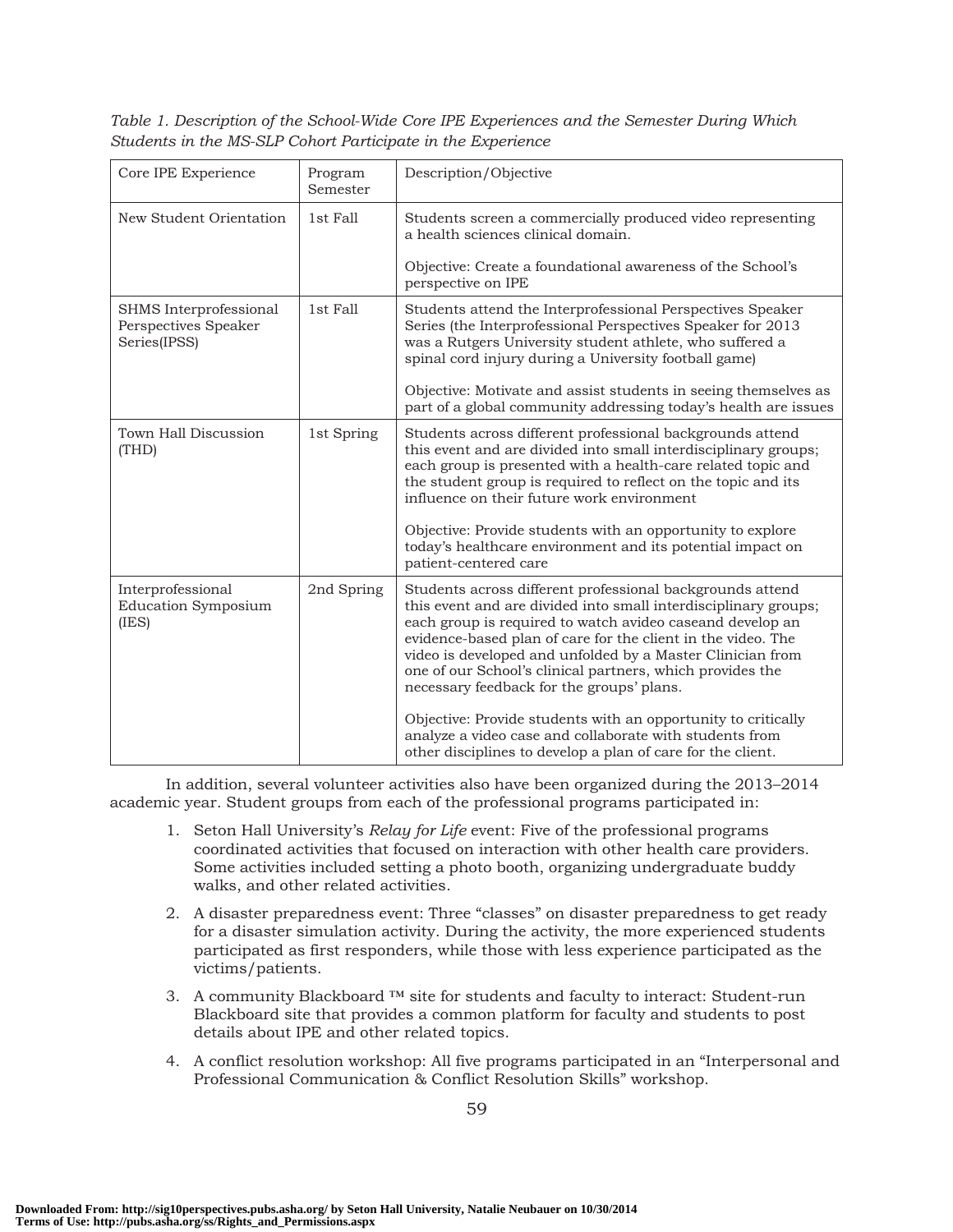#### Program-Wide Activities

The Department of Speech-Language Pathology offers a 65-credit full-time, five-semester MS program in Speech-Language Pathology. Annual enrollment approximates 40–45 students and is organized as a cohort model program.As outlined in Table 1, students in the program are able to experience the array of School-wide IPE experiences at different times during the program. New content and adjustments to the programmatic sequence have been made to facilitate the translation and integration of IPE and IPP constructs experienced during the Schoolwide IPE activities. The activities include didactic content pertaining to IPP and the nature of collaborative practice, observation activities at different clinical sites, and opportunities to gain hands-on IPP experience in a clinical environment. These activities collectively support the SIA adopted by the SHMS IPE model.

The aim of the didactic portion of the programwide activities is to expose graduate students to the roles and responsibilities of different professionals as it pertains to the work of speech-language pathologists. This aim is accomplished by adjusting the course sequence and adding content to courses in Traumatic Brain Injury, Early Intervention, Augmentative and Alternative Communication, Research Methods, Audiology for Speech-Language Pathologists, Craniofacial Anomalies, and Clinical Seminars. In addition to didactic-based content, students are provided with a variety of clinical education opportunities that included the observation of IPP "in action." Particularly, students participate in Experiential Training Opportunities (ETO), in which they visit clinical facilities for short periods of time (each ETO can last between 2 to 4 hours). During these visits, the students are required to obtain a specific number of skills while shadowing a clinician or conducting activities under supervision for the duration of the activity. For example, students rotate through an outpatient hospital wherein each student group completes a chart review, a bedside evaluation, supports in the execution of a Modified Barium Swallowing Study, and the analysis of the evaluation.

Table 2 briefly details the clinical activities experienced by the MS-SLP students during the program, along with information on the semester during whichthese experiences areoffered. The program also provides another clinical opportunity through its affiliation to the PG Chambers School, which is not listed in Table 2. The PG Chambers school is an off-campus facility that provides therapy and special education services to children with multiple disabilities. In collaboration with the Speech-Language Pathologists at the PG Chambers School, the program's Director of Clinical Education has created a Level 1 clinical education opportunity for the 1st year MS-SLP graduate students. It offers hands-on exposure and practice with the continuum of service delivery from referral and assessment through treatment planning and implementation for children with special needs, ages 3–21. Students reflect on (1) educational, cognitive, communication, and motor status of the child in the classroom; (2) strengths and deficits in speech and language, (3) motor deficits seen in physical therapy (PT) and occupational therapy (OT) that can be a barrier to communication, (4) common deficit patterns seen across all daily activities, and (5) how the team collaborates together to create an optimal treatment plan and reinforce each other's goals. Students complete a screening form identifying the needs of the "whole child," as well as a 1–2-page observation report, where students analyze the "whole child" observed at PG Chambers School through thoughtful reflection.Students also participate in an interdisciplinary panel discussion with an OT, PT, and SLP professional. The professionals present on their roles and responsibilities on an IPP team as well as work with the graduate students to analyze video case samples of children from the site (PG Chambers School).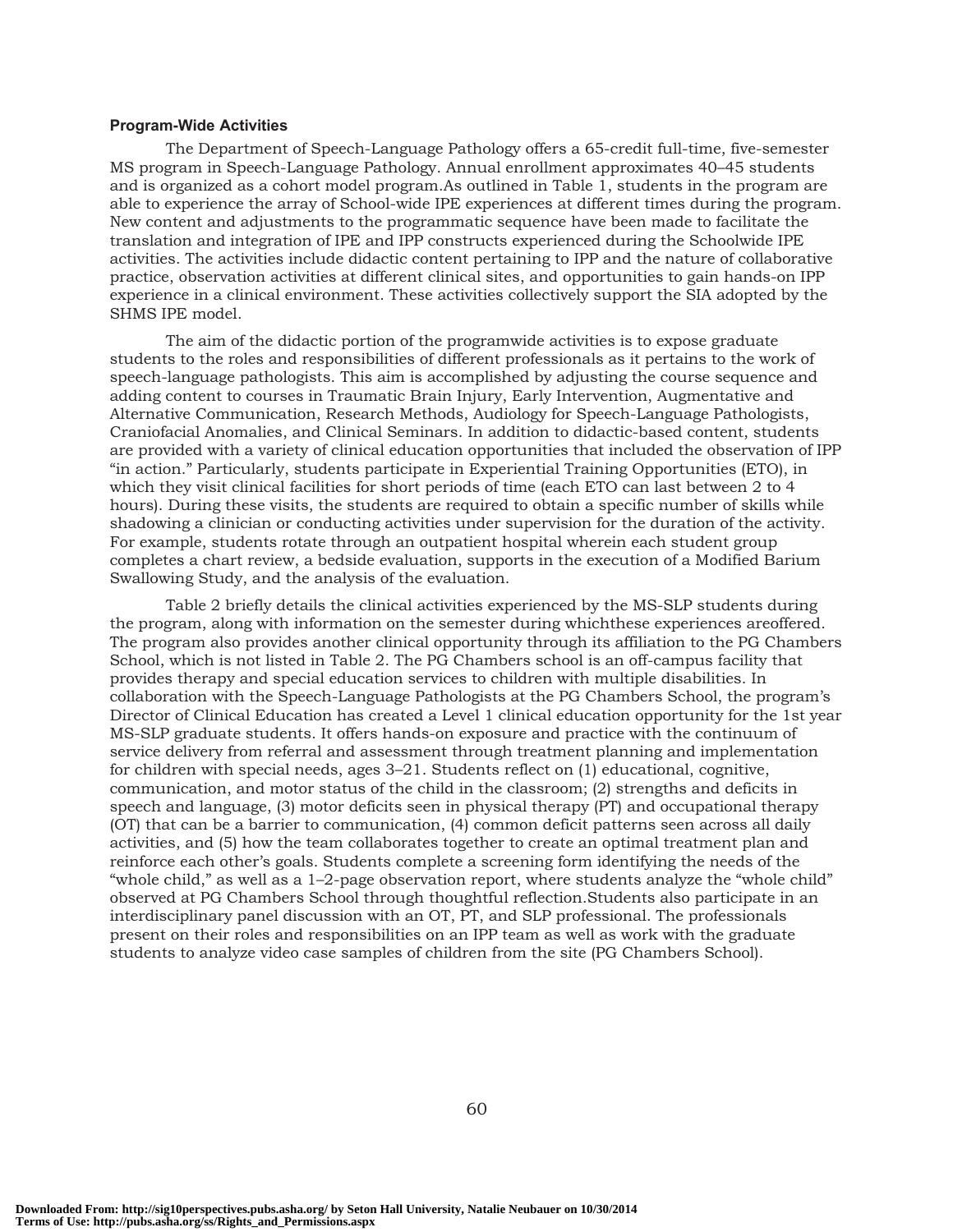| Clinical Activities                                                                        | Program<br>Semester | Description                                                                                                                                                                                                      |
|--------------------------------------------------------------------------------------------|---------------------|------------------------------------------------------------------------------------------------------------------------------------------------------------------------------------------------------------------|
| Summit Speech School                                                                       | 1st Fall            | Students observe the collective culture of the teachers,<br>SLPs, audiologists and classroom staff who work<br>collaboratively to cultivate the goals of each child with<br>hearing impairments                  |
| JFK Hospital Dysphagia<br>Training                                                         | 1st Spring          | Students observe IPP as it relates to the SLP working<br>with the physician and radiologist in completing chart<br>reviews for swallow studies and designing a holistic<br>plan of care based on patient's needs |
| Cognitive Rehabilitation<br>Program at Kessler Institute<br>for Rehabilitation-West Orange | 2nd Fall            | Students get to observe co-treatment; PT and OT work<br>on hand skills through vocational tasks while the SLP's<br>work on memory, cognition and executive functioning<br>skills                                 |
| The Horizon School                                                                         | 2nd Fall            | Students directly observe examples of teaming with PT<br>and co-treating for effective intervention planning for<br>individuals using AAC.                                                                       |

Table 2. Description of Program-Wide Clinical Activities that Expose Students to IPP and the Demester During Which Students in the MS-SLP Cohort Participate in the Experience

In addition to course content and clinical observation of IPP that is sequenced with the Schoolwide core IPE activities, students in the MS-SLP program have access to several hands-on community-based volunteer IPE activities. A collaborative program in the domain of Oral Health was developed by the faculty in the Departments of Physician Assistant and Speech-Language Pathology. The goal of the program is to promote good oral hygiene and healthy teeth for speech and feeding across three age groups (elementary age students, adolescents, and the geriatric population). Students in the MS-SLP program can also volunteer at the annual Camp Chatterbox (a camp for children with multiple disabilities using augmentative and alternative communication (AAC) methods). MS-SLP students attending this camp observe specialized training in AAC methods and work in collaboration with teachers, social workers, AAC specialists, parents, OTs, and PTs. This program is not operated by Seton Hall University, but students are encouraged to attend. Finally, two students each year have the opportunity to be placed in a 3-week externship at the University of the Philippines Manila (UPM). The on-site clinic of UPM affords the MS-SLP students with the opportunity to observe a collaborative intervention approach implemented by PT, OT and SLP clinicians.

# Outcomes and Future Directions

The faculty and administration at SHMS are very excited with the current implementation of IPE activities in accordance with the timeline outlined in the Task Force's strategic plan. In addition, the Task Force was able to lay the foundation for the creation of an IPE Center within the School, and as of today, the Center for Interprofessional Education in the Health Sciences (CIEHS) has been approved by the University's upper administration. The key goals currently underway by the CIEHS include innovative research, productive scholarship, and the sustenance of the "Core Signature IPE Experiences."

The Task Force has also been active in disseminating the results of IPE activities implemented in SHMS (i.e., one publication, three presentations, and one grant application). Pre and post surveys were used to capture the impact of IPE activities on student learning. Initial qualitative analysis of student and faculty perspectives on the benefit of the IPE experiences has indicated that the IPE framework in SHMS was successful in promoting awareness and enhancing student recognition of the impact of IPP on patient-centered care (Pinto Zipp, LaFountaine, et al.,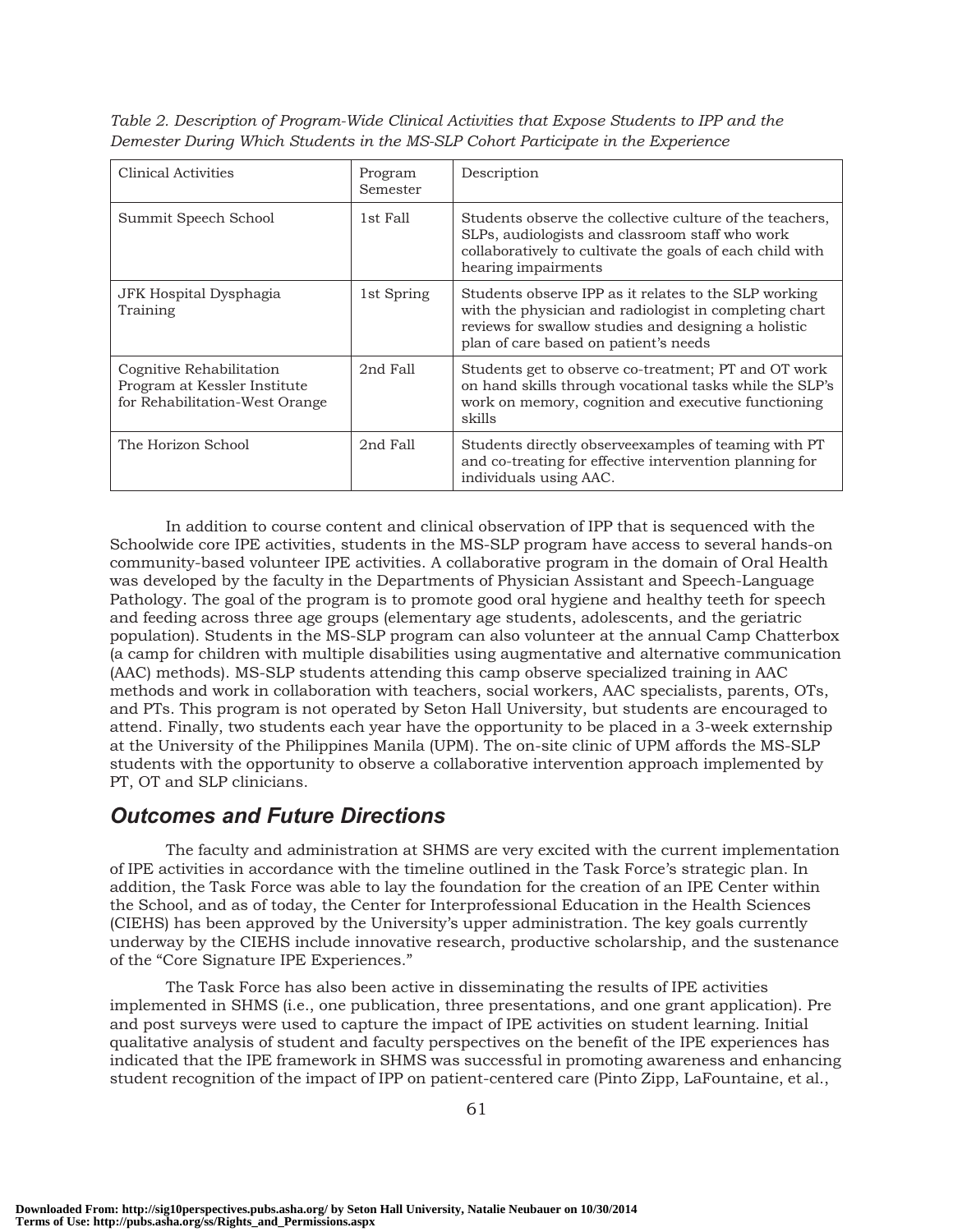2013; Pinto Zipp, Maher, et al., 2013; Pinto Zipp et al., 2014). For instance, as indicated in Pinto Zipp et al. (2014), students generally agreed that participating in an IPE activity (e.g., Core Experience #4) resulted in a better understanding of the unique contributions made by other professionals as well as the constructs of interprofessional competencies. Additionally, it is clear from our experience that the preparation, support, and empowerment of faculty and students are very critical to initiating and sustaining the IPE strategy. Over the last 3 years, the task force members have been able to engage a number of additional faculty members to participate in the core experiences as well as involve faculty in developing new IPE activities. Likewise, it is important to continually engage upper administration and secure funding to support these activities. Finally, active participation of department chairs/program directors in the process is necessary so as to customize the content of the activities and sequence the experiences in accordance with the schedules of the student cohorts. In the future, a variety of Schoolwide and program-specific initiatives are being planned as part of the IPE initiative. At the School level, the Task Force is exploring (1) the development of additional IPE Curricular experiences, (2) IPE-based service learning programs, (3) the use of web-based tools to expand the IPE Core Signature Events, and (4) assessing the impact of IPE ongraduates. At the MS-SLP program level, we are looking to triangulate data during the program, at the student's exit interview, and at the end of the student's first year in the program. Specifically, we will examine the influence of the IPE experiences at Seton Hall University on their clinical practice. Further, we are exploring the development of interprofessional support groups for patient populations (e.g., TBI Work Group, Stroke Support Group, etc.) as well as developing online content that is aligned with the Schoolwide Core Signature Experiences and departmental events.

## References

Barr, H. (1998). Competent to collaborate: Towards a competency-based model for interprofessional education. Journal of Interprofessional Care, 12, 181–187.

Centre for the Advancement of Interprofessional Education. (2002). Definition of interprofessional education. Retrieved from http://caipe.org.uk/about-us/defining-ipe/

Clark, P. G. (2009). Reflecting on reflection in interprofessional education: Implications for theory and practice. Journal of Interprofessional Care, 23, 213–223.

Margalit, R., Visovsky, C., Geske, J., Collier, D., Birk, T., & Paulman, P. (2009). From professional silos to interprofessional education: Campus wide focus on quality of care. Quality Management in Health Care, 18, 165–173.

Newton, C., Wood, V., & Nasmith, L. (2012). Building capacity for interprofessional practice. The Clinical Teacher, 9, 94–98.

Nisbet, G., Hendry, G. D., Rolls, K., & Field, M. J. (2008). Interprofessional learning for pre-qualification health care students: An outcomes-based evaluation. Journal of Interprofessional Care, 22, 57–68.

Pinto Zipp, G., LaFountaine, M., Rizzolo, D., Phillips, J., Torcivia, T., Goeckel, C., ... Cahill, T. (2013, October). Developing an IPE strategic plan: Embracing faculty and student development. Presentation at the ASAHP Annual Conference, Orlando, Florida.

Pinto Zipp, G., Maher, C., LaFountaine, M., Rizzolo, D., Phillips, J., Dayalu, V. N., ... Cahill, T. (2013, October). Student perceptions of visually unfolding case-based (VUCB) IPE experience as a teaching and learning model for the promotion of interprofessional care in health science students. Poster presented at the Annual meeting of the Association for the Behavioral Sciences and Medical Education.

Pinto Zipp, G., Maher, C., LaFountaine, M., Rizzolo, D., Phillips, J., Dayalu, V., ... Cahill, T. (2014). Creating an IPE infusion plan: From foundation to implementation. Journal of Allied Health, 43, 25E–29E.

Reeves, S., Goldman, J., Burton, A., & Sawatzky-Girling, B. (2010). Synthesis of systematic review of interprofessional education. Journal of Allied Health, 39, 198–203.

Reeves, S., Tassone, M., Parker, K., Wagner, S. J., & Simmons, B. (2012). Interprofessional education: An overview of key developments in the past three decades. Work, 4, 233–245.